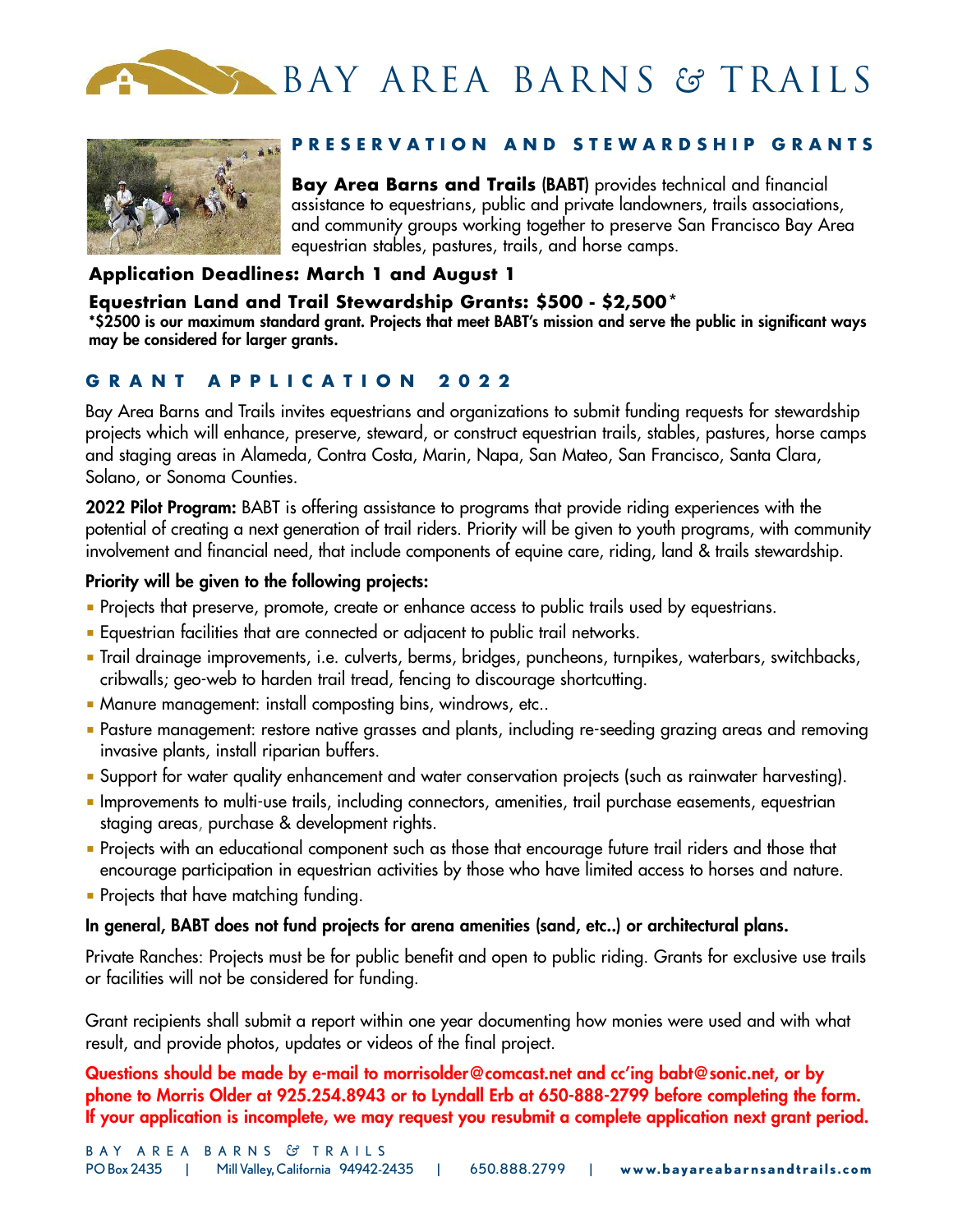BAY AREA BARNS *&* TRAILS

## **G R A N T A P P L I c A T I O N 2 0 2 2** page 2 of 4

**I N S T R U C T I O N S :** Please be concise using the below fillable pdf form, then save the pdf and the name of your organization in the new file name. Please attach photos, estimates, letters of support, etc., either at the end of this application as a combined pdf, or saved as a separate document.

We prefer to receive applications by email to morrisolder@comcast.net and cc'ing babt@sonic.net. You may also submit your application by mail to: **Morris Older, BABT Treasurer | 50 La Encinal | Orinda, CA 94563**

| Name (contact person)          |      |                                 |     |
|--------------------------------|------|---------------------------------|-----|
| Organization/business          |      |                                 |     |
| Address                        |      |                                 |     |
| City                           |      | State                           | Zip |
| Telephone                      |      | E-mail                          |     |
| Organization established in    |      | Current Membership/participants |     |
| Budget for current fiscal year |      |                                 |     |
| Project Location: County       | City |                                 |     |
| Land owners/managers:          |      |                                 |     |

#### **FUNDING REQUEST \* \$**

\*\$2500 is our maximum standard grant. However, special grants of up to \$5,000 may be available for larger projects with matching funds.

### PARTICIPATING PRIVATE LANDOWNERS OR PUBLIC AGENCIES.

- Projects on public lands (i.e. parks or trials) must show agency approval. Projects on private lands must show owner approval. Please scan and attach a letter confirming their approval.
- If your lease/use agreement states you have the authority to make improvements or changes please include the lease or that section of the lease with verification of signatures and authority (include as an attachment).
- For projects on public lands, is the project a condition of the lease requirement? Yes No

**M AT C H I N G F U N D S** or other in-kind donations (labor, materials, etc). Please include source and amount.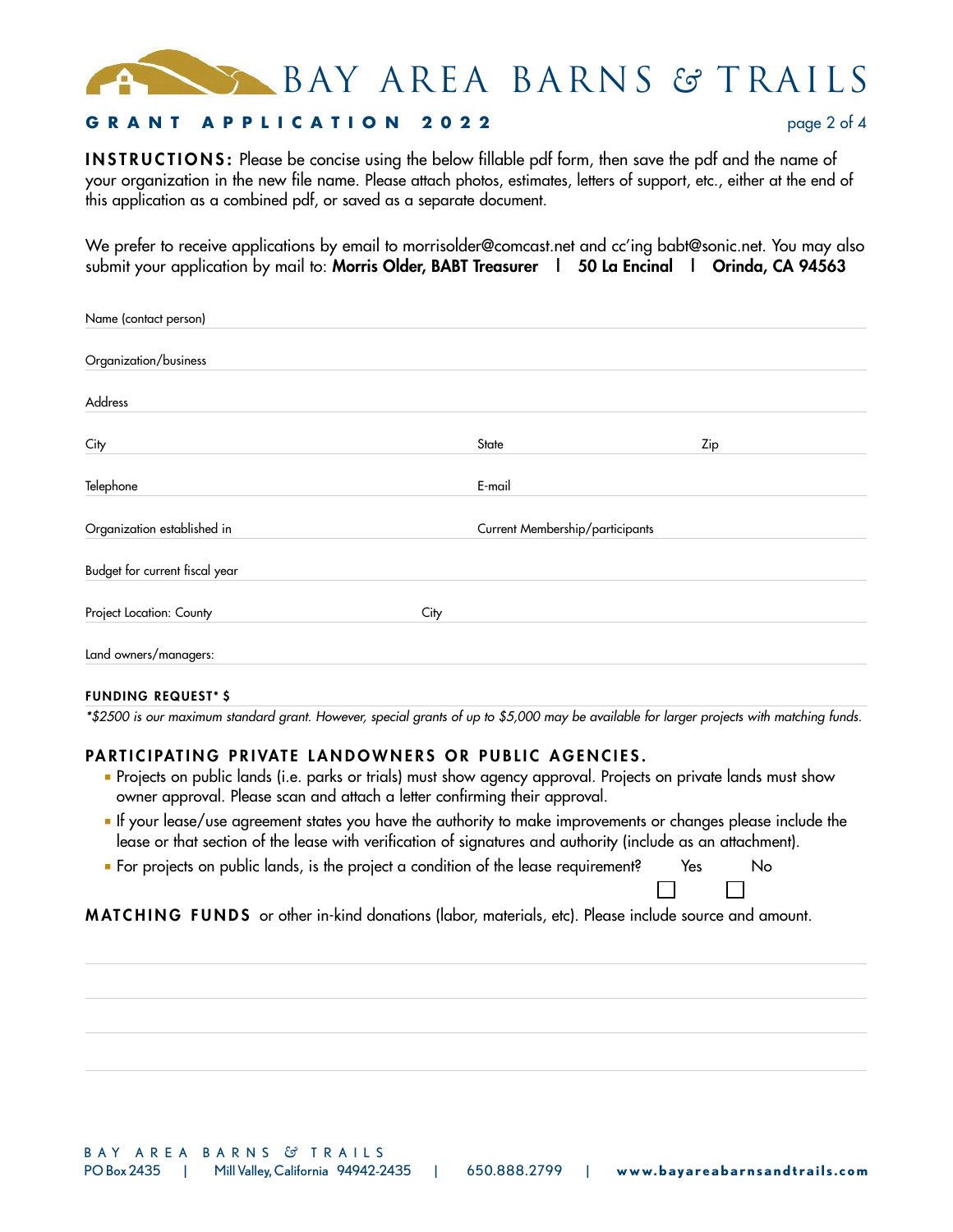

# **G R A N T A P P L I c A T I O N 2 0 2 2** page 3 of 4

### $O$ **RGANIZATION DESCRIPTION:**

■ Please provide your Mission Statement, and describe how your project is a fit with BABT's Mission Statement. Include whether you are an individual, a non profit, co-op or for profit.

### **PROJECT DESCRIPTION:**

■ **Purpose and need for the project.** Specific work accomplished by the project.

■ **Timeline:** Please include anticipated start and end date for the project.